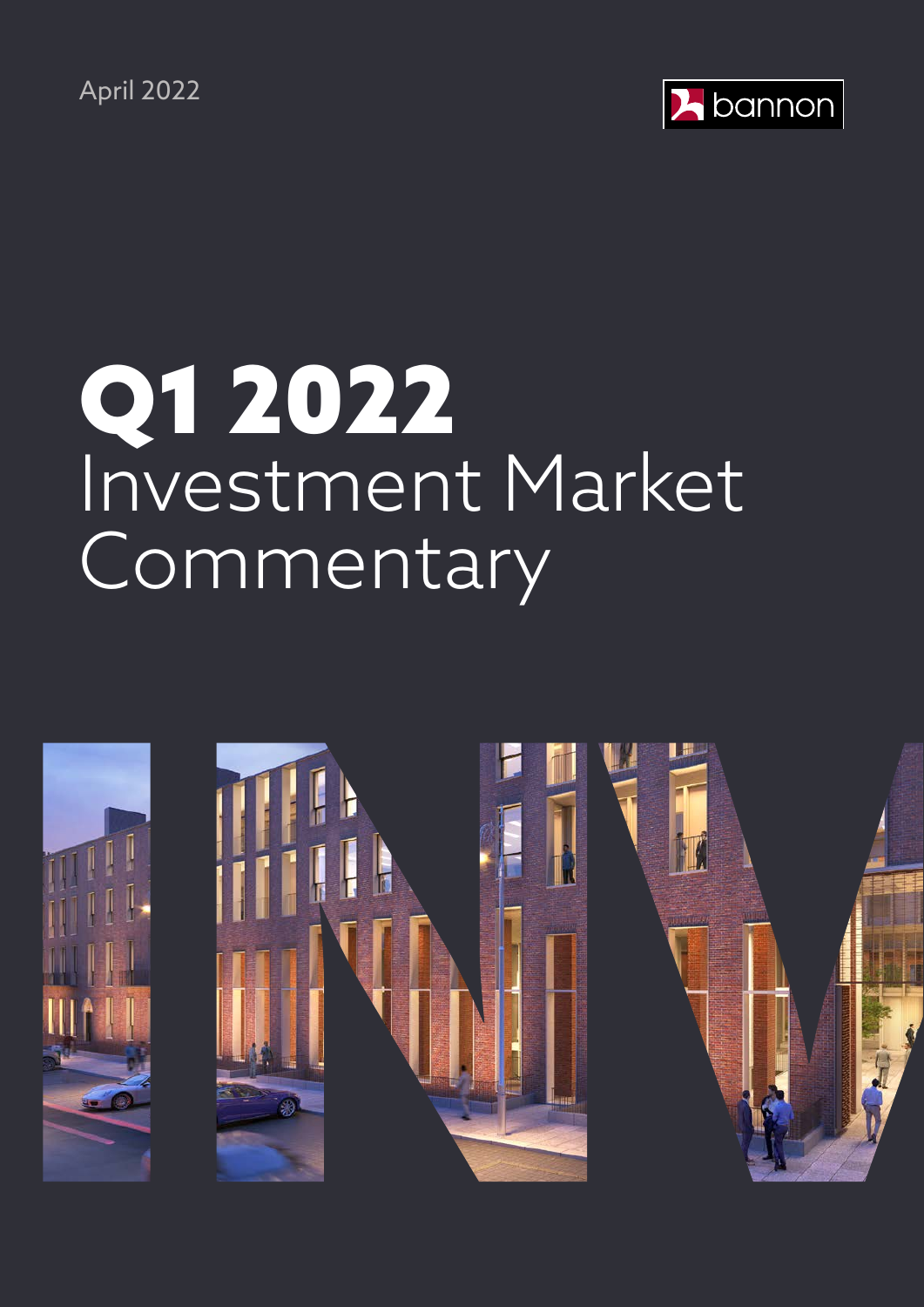

### **Q1 2022 At A Glance**



#### Investment Turnover By Quarter

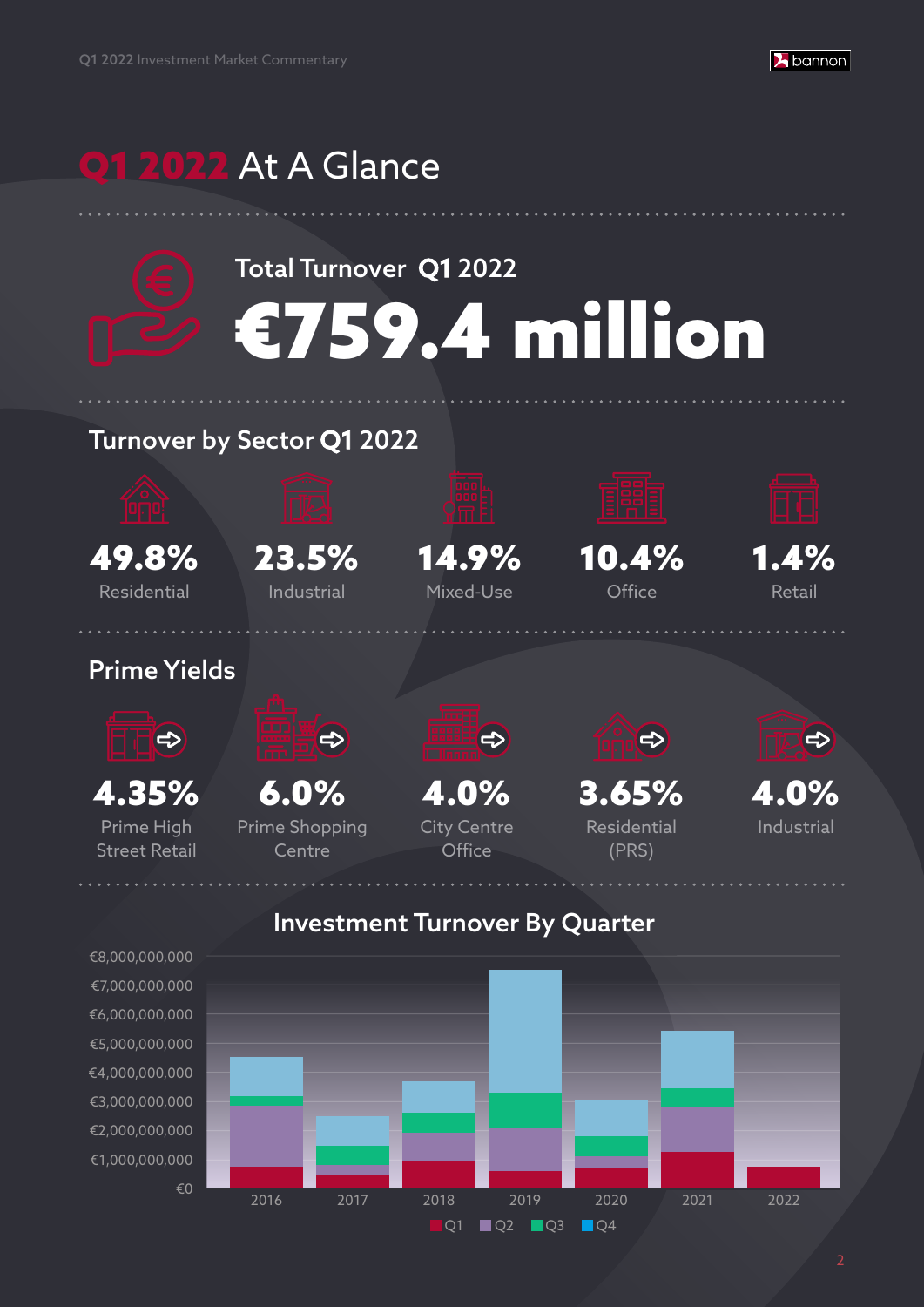## Transactional Activity - Q1 2022

The opening quarter of 2022 saw a total of €759.4 million invested in Irish commercial property across 30 transactions. The largest transaction was the sale of the Project Ruby Portfolio which comprised three student accommodation blocks in Dublin (Blackhall Place & Cork Street) and Galway (Fairgreen Road) for €145 million. This was followed by Union's purchase of the Primark Distribution Centre in Newbridge for a reported €128.7 million.



### Top 10 Transactions

| <b>Property</b>                                      | <b>Sector</b> | <b>Approx. Price</b><br>(million) | <b>Purchaser</b>               |
|------------------------------------------------------|---------------|-----------------------------------|--------------------------------|
| <b>Project Ruby</b>                                  | Residential   | €145                              | Confidential                   |
| <b>Distribution Centre,</b><br>Newbridge, Co Kildare | Industrial    | €128.7                            | Union                          |
| Confidential                                         | Residential   | €85                               | Confidential                   |
| Point Square, Dublin 1                               | Mixed-Use     | €85                               | Ballybunion<br>Capital         |
| Confidential                                         | Residential   | €47                               | Confidential                   |
| Greenogue Portfolio                                  | Industrial    | €39                               | Confidential                   |
| Confidential                                         | Residential   | €37                               | Confidential                   |
| The Forum, Commons<br>Street, IFSC                   | Office        | €30.8                             | <b>Spear Street</b><br>Capital |
| Confidential                                         | Residential   | €19                               | Confidential                   |
| Fleming Court, Dublin 4                              | Office        | €17.75                            | Sofidy                         |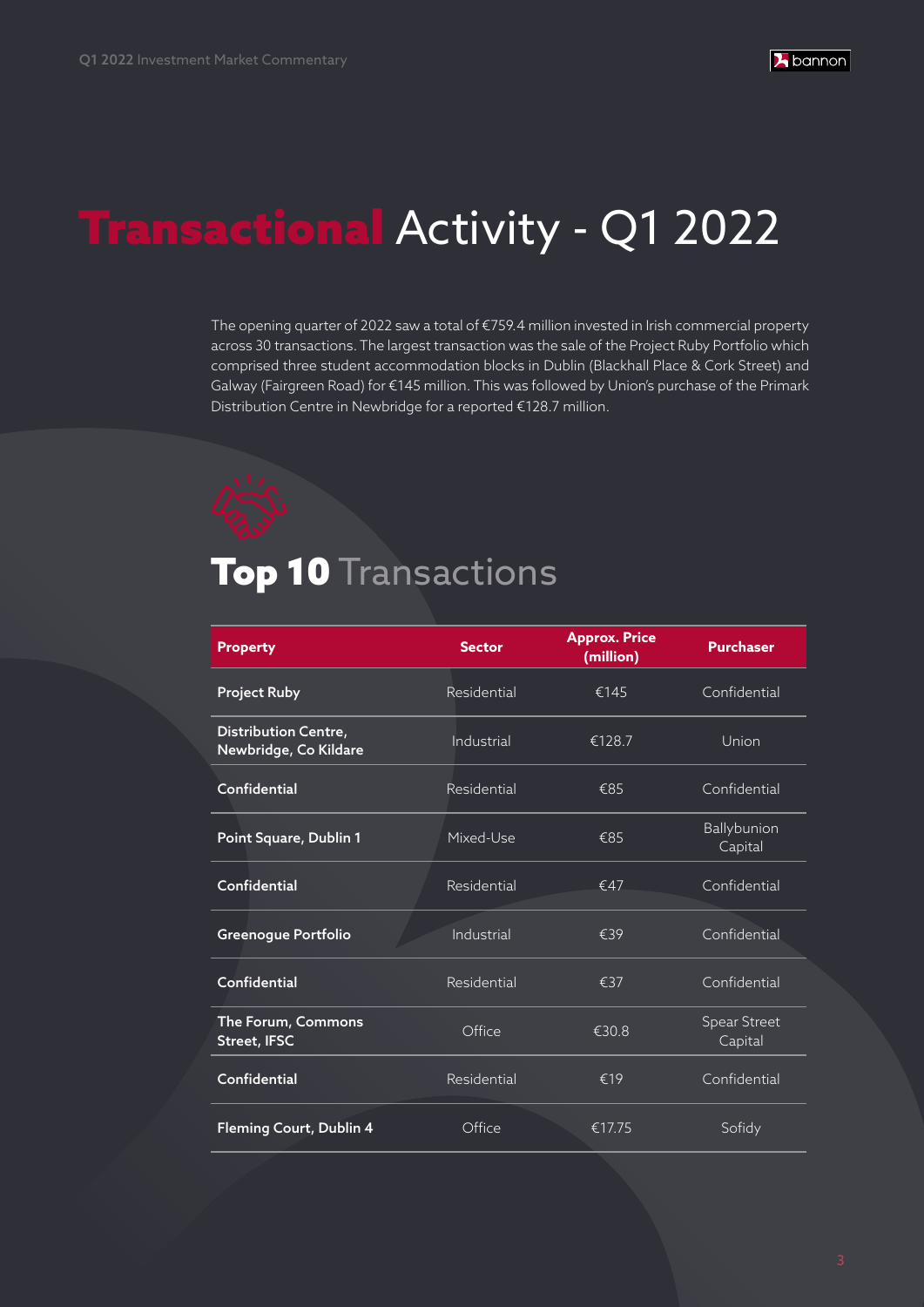





The residential sector returned as the dominant force in the Irish investment market after dropping to third place last quarter. The residential sector has now had the largest turnover for six out of the last seven quarters. €377.85 million worth of residential transactions occurred across 10 transactions.

The largest transaction of the quarter across all asset classes was the sale of the Project Ruby Portfolio which comprised three student accommodation blocks in Dublin (Blackhall Place & Cork Street) and Galway (Fairgreen Road) for €145 million. This transaction alone accounted for 19% of the total investment spend for the quarter.

Traditional PRS transactions comprised over 30% of the total tunrover for Q1.







In a change from Irish market norm, the office sector dropped to being the fourth largest asset class in Q1 accounting for only 10.4% of total turnover. Approximately €78.85 million of office transactions occurred throughout quarter one. The €78.85 million comprised four separate asset transactions, the largest of which was the purchase of the Forum in the IFSC by Spear Street Capital for a reported €30.8 million. The second largest stand-alone transaction was Sofidy's purchase of Aberdeen Standard's Fleming Court for €17.75m (4.5% NIY). Investment in the office sector was not confined to the capital with the purchase of 32 South Mall in Cork for €32 million accounting for 17% of office sector turnover.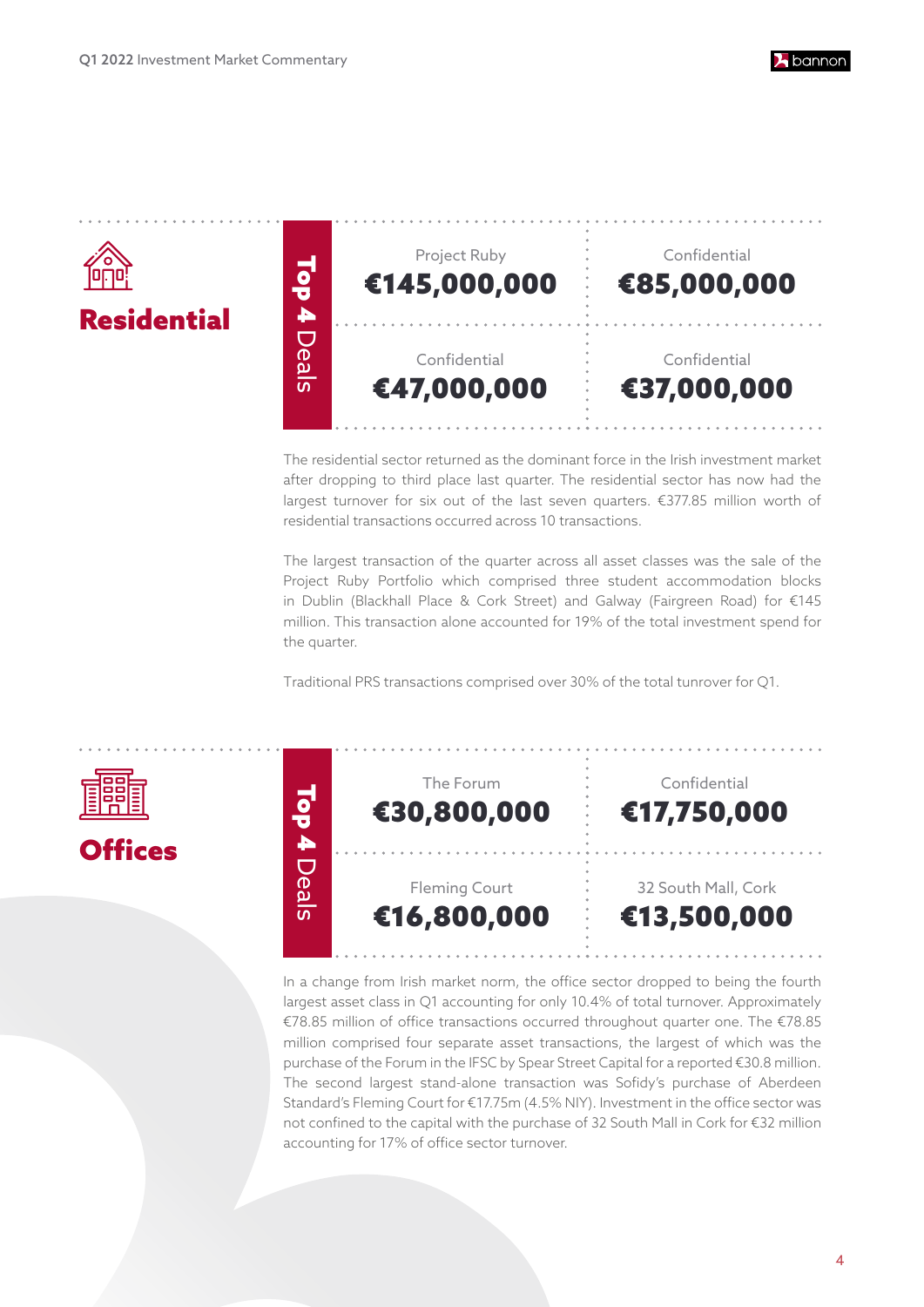



#### Industrial



The industrial sector has continued to thrive since the beginning of the Covid-19 pandemic. The sector performed very strongly throughout 2021 with both yield contraction and rental growth evident. The sector contributed €1bn of turnover in 2021 and it is off to a strong start in 2022 with a turnover of €178 million.

The majority of this quarter's industrial turnover has come in the form of Union's purchase of the Primark Distribution Centre in Newbridge for a reported €128.7 million. This transaction alone accounted for 72% of industrial turnover for Q1 2022 and is the fifth largest industrial transaction since 2016.

As has been demonstrated by transactional activity since the beginning of the pandemic, the sector's biggest impediment has not been demand, but the limited supply of tradeable assets which has subdued its prominence in the overall market turnover. We anticipate that forward sale activity is likely to bridge these supply shortcomings in the short term.





Fermoy Motorway Service Area €10,850,000

After an incredible H2 2021 where nearly €288 million was invested in the retail sector, there was optimism for the sector in 2022. However, in Q1 there was only one retail transaction accounting for 1.4% of total turnover. Fermoy Motorway Service Area was sold to a Private Irish purchaser for €10.84 million, which reflect an initial yield of 6.4%.

There is however a strong pipeline of assets in the sector with approximately €960 million worth of retail investments currently on the market, of which €162 million is already sale agreed.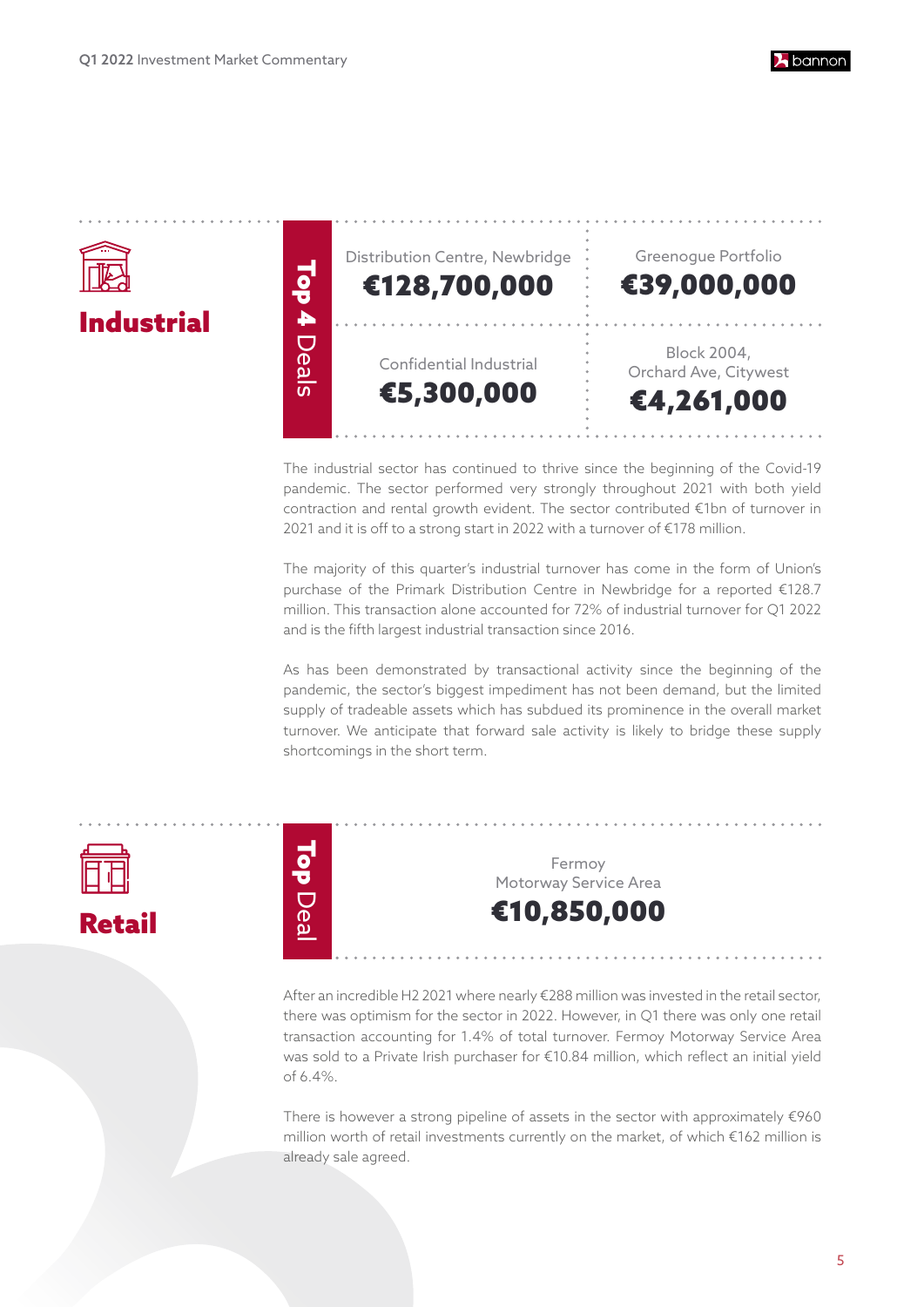

### Investor Turnover by Sector



### Investor **Transactions** by Lot Size



| $\rightarrow$ €100m+                          |
|-----------------------------------------------|
| $\rightarrow$ $\epsilon$ 50 - $\epsilon$ 100m |
| $\rightarrow$ €20 - €50m                      |
| $\rightarrow$ €10 - €20m                      |
| $\rightarrow$ $\in$ 3 - $\in$ 10m             |
| $\rightarrow$ $\in$ 1 - $\in$ 3m              |
| $\rightarrow$ $\in$ 500k - $\in$ 1m           |
| $\rightarrow$ < $\epsilon$ 500k               |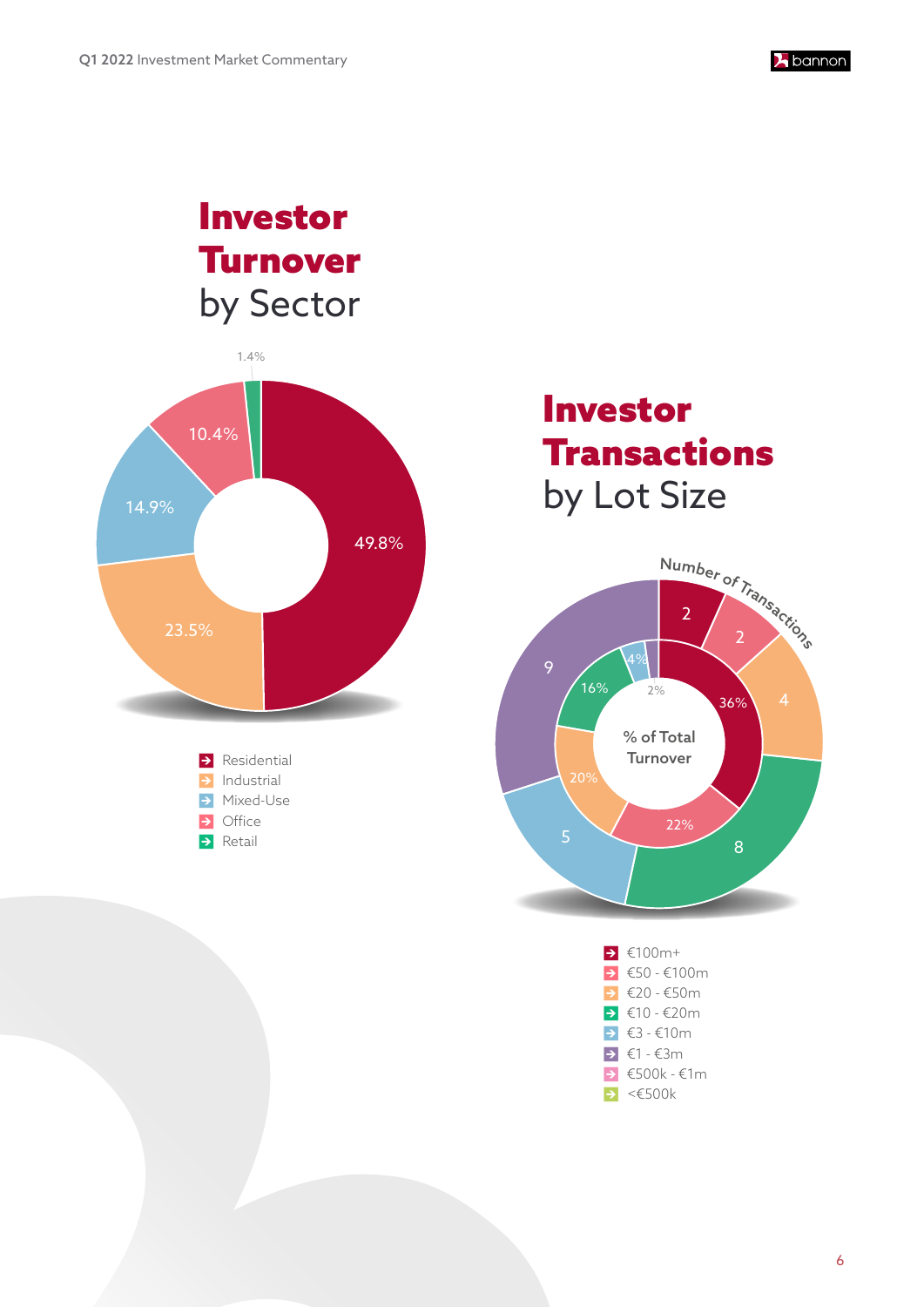

#### Prime Yields

| <b>Sector</b>                | O <sub>1</sub> |
|------------------------------|----------------|
| <b>High Street Retail</b>    | 4.35%          |
| <b>Prime Shopping Centre</b> | $6.0\%$        |
| <b>City Centre Office</b>    | $4.0\%$        |
| <b>Residential (PRS)</b>     | 3.65%          |
| Industrial                   | $4.0\%$        |



#### Residential (PRS)

7% 6% 5% 4% 3% 2% 1% 0% Prime PRS Yields 2015 2016 201 2018 2019 2020 2021 2022



**Office** 





7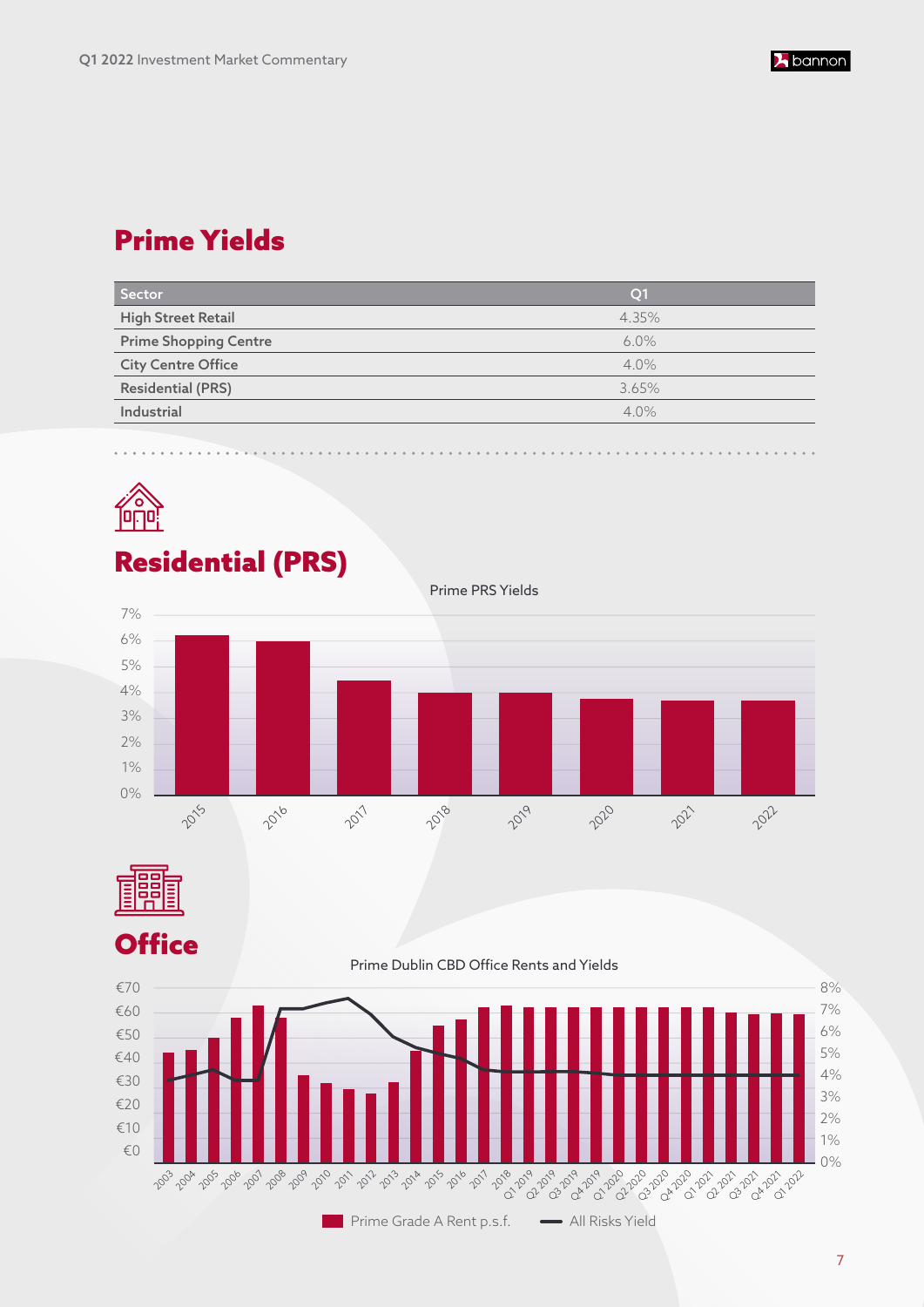



#### Prime High Street Retail



8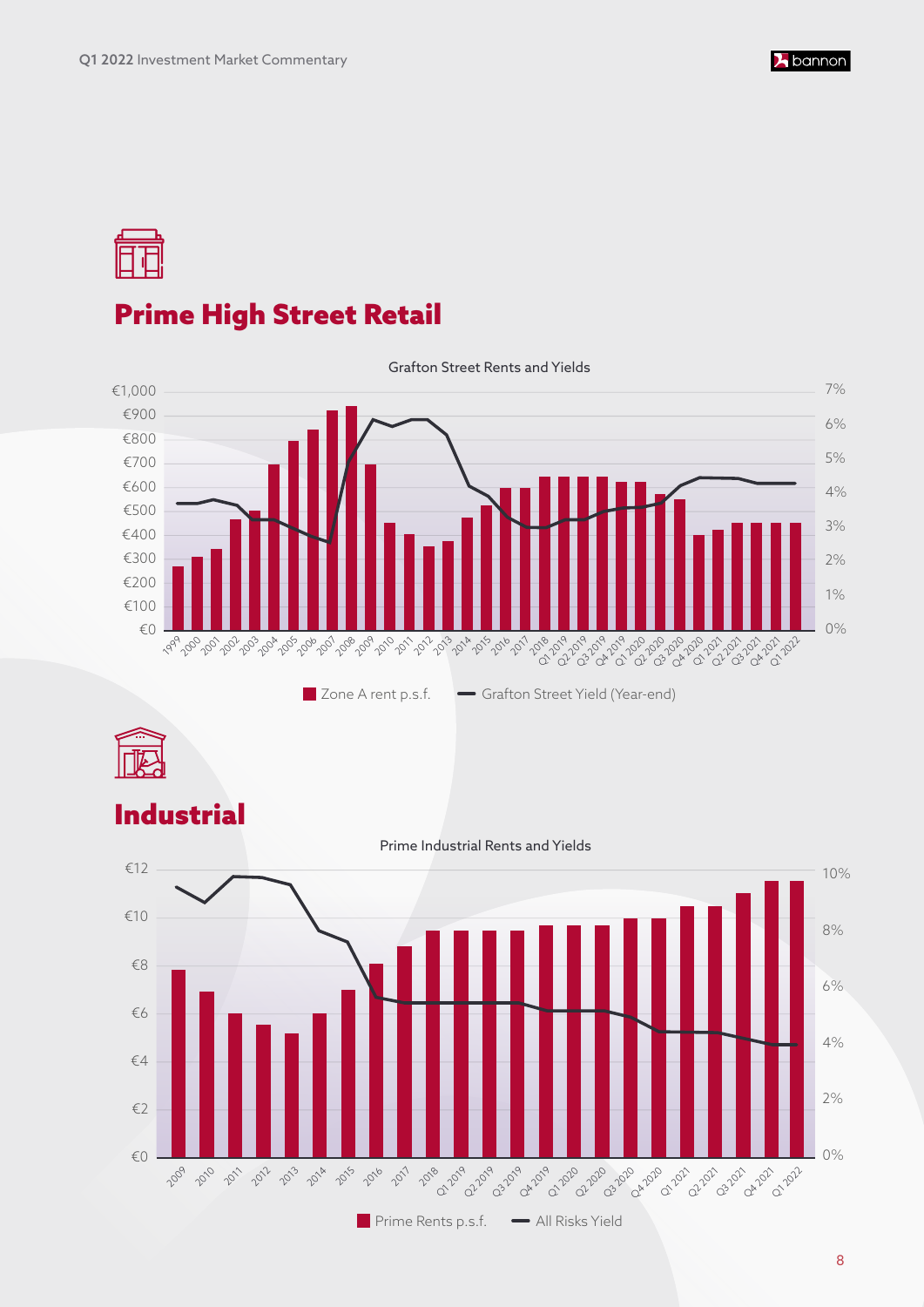



Heading into Q2 there is over €1billion worth of investment stock formally on the market. This excludes the impact of the proposed privatisation of Hibernia Reit by Canadian alternative investment group Brookfield AM which will add another €1.1bn to market turnover and large off market deals like Salesforce/ Fibonacci. Having regard to this, and general sentiment we anticipate that 2022 will be the third year on record to exceed €5bn

The residential sector returned to being the dominant sector in the Irish investment market, however a shortage of supply could slow down investment in this sector with only €60.9 million worth of residential stock currently on the market. The industrial sector continued its resurgence since the start of covid-19, accounting for 23.5% of Q1's turnover. There is currently €125 million worth of industrial properties currently on the market, with the Novelty Portfolio already agreed for a reported €48 million. The retail sector had a very slow start to the year however with approximately €219.6 million worth of retail investments currently on the market, of which €162 million is already sale agreed, the sector looks likely to have a strong Q2 and Q3. The office sector also experienced a slow start to the year, however with €310 million worth of office investments currently on the market we expect stronger performance for the rest of the year.

It is too soon to quantify the impact of the Russian-Ukrainian war combined with the general cloud of inflation hanging over all world economies, however we are not reporting any prime yield change as of yet.